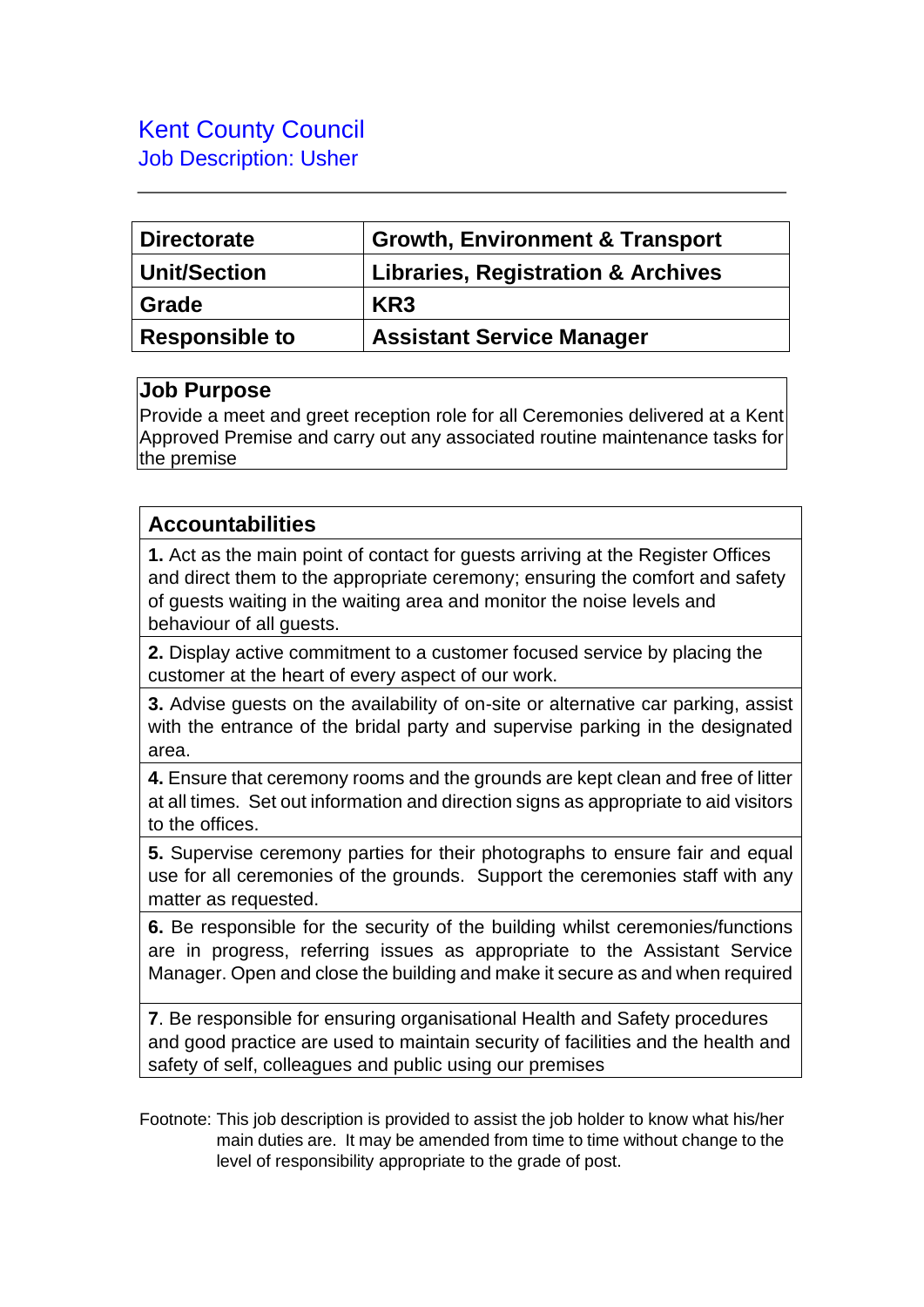The following outlines the criteria for this post. Applicants who have a disability and who meet the criteria will be shortlisted.

Applicants should describe in their application how they meet these criteria.

| <b>Qualifications</b>                 | Educated to GCSE/NVQ level 2 or can demonstrate<br>equivalent depth of knowledge and experience.                                                                                                     |
|---------------------------------------|------------------------------------------------------------------------------------------------------------------------------------------------------------------------------------------------------|
|                                       | IT literate and competent in the use of Microsoft Office.                                                                                                                                            |
| <b>Experience</b>                     | Experience of working within a customer focused service,<br>dealing with high volumes of public interaction, both face to<br>face and on the telephone, in a customer service driven<br>environment. |
| <b>Skills and</b><br><b>Abilities</b> | Able to converse at ease with the public, answer questions<br>and provide advice.                                                                                                                    |
|                                       | Able to listen, observe and speak confidently to the public                                                                                                                                          |
|                                       | Able to demonstrate good team working skills and<br>adaptability.                                                                                                                                    |
|                                       | Ability to be responsive and deal with a variety of tasks and<br>situations.                                                                                                                         |
|                                       | Able to apply Health and Safety procedures relevant to the<br>role and that comply with equality policy, procedure and<br>legislation.                                                               |
| Knowledge                             | An understanding of Kent Libraries, Registration and<br><b>Archives services</b>                                                                                                                     |